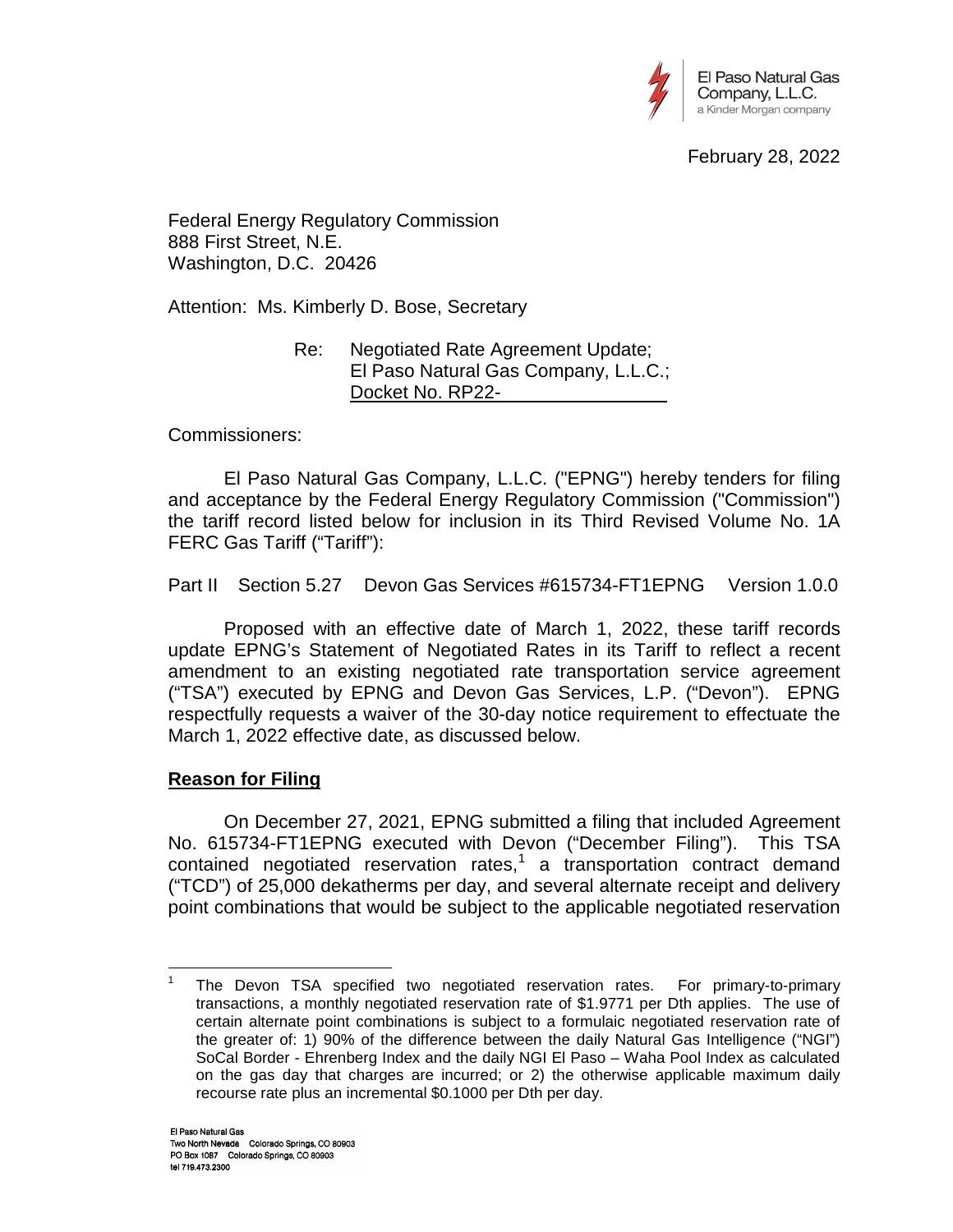rate. The Commission issued an order accepting the December Filing on January 18, [2](#page-1-0)022. $2$ 

Recently, EPNG and Devon entered into negotiations regarding Agreement No. 615734-FT1EPNG. Those negotiations resulted in the execution of an amendment to the TSA to reflect an increase in the TCD to 45,000 dekatherms per day, an extension of more than one year, and the inclusion of a contractual right-of-first-refusal ("Amendment"). The underlying negotiated reservation rates as well as the primary locations reflected in the December Filing remain unchanged. $3$  Additionally, the Amendment remains consistent with the December Filing by continuing to include the same alternate receipt and delivery point combinations subject to the same negotiated reservation rate.

When implementing a negotiated rate TSA, the Commission's policy requires pipelines to file either the TSA or a Statement of Rates tariff record identifying the transaction.<sup>[4](#page-1-2)</sup> In accordance with this policy, EPNG is submitting a tariff record to reflect the updated terms of the Amendment.

## **Description of Filing**

EPNG is submitting the following tariff records pursuant to 18 C.F.R. § 1[5](#page-1-3)4.112(b) (2021) and Subpart C of Part 154 of the Commission's regulations.<sup>5</sup>

Part II, Section 5.27 reflects the negotiated rates and updated terms applicable to the Amendment. Specifically, the proposed tariff record continues to include the legal name of the shipper, the negotiated rate(s), the receipt and delivery points, the transportation contract demand, the applicable Rate Schedule for the service, and the contract term. Additionally, consistent with the Commission's policy, EPNG has included a statement on the proposed tariff record to note that the underlying agreement conforms in all material respects with EPNG's Rate Schedule FT-1 pro forma service agreement.

<span id="page-1-0"></span><sup>2</sup> *El Paso Natural Gas Co.*, Docket No. RP22-436-000 (Jan. 18, 2022) (unpublished letter order).<br>3 As shown on the attached tariff record, the note identifying the negotiated reservation rate of

<span id="page-1-1"></span><sup>\$1.9771</sup> per Dth per month includes clarifying language that the negotiated rate will not be subject to the applicable maximum or minimum reservation rate shown in EPNG's Tariff. This clarification is consistent with the intent of the parties as well as the applicable form of service agreement for Rate Schedule FT-1.

<span id="page-1-2"></span><sup>4</sup> *See Natural Gas Pipeline Negotiated Rate Policies and Practices; Modification of Negotiated Rate Policy*, 104 FERC ¶ 61,134, at PP 25-33 (2003), *order on reh'g and clarification*, 114 FERC ¶ 61,042 (2006), *reh'g dismissed and clarification denied*, 114 FERC ¶ 61,304 (2006). <sup>5</sup> 18 C.F.R. §§ 154.201 – 154.210 (2021) (Subpart C).

<span id="page-1-3"></span>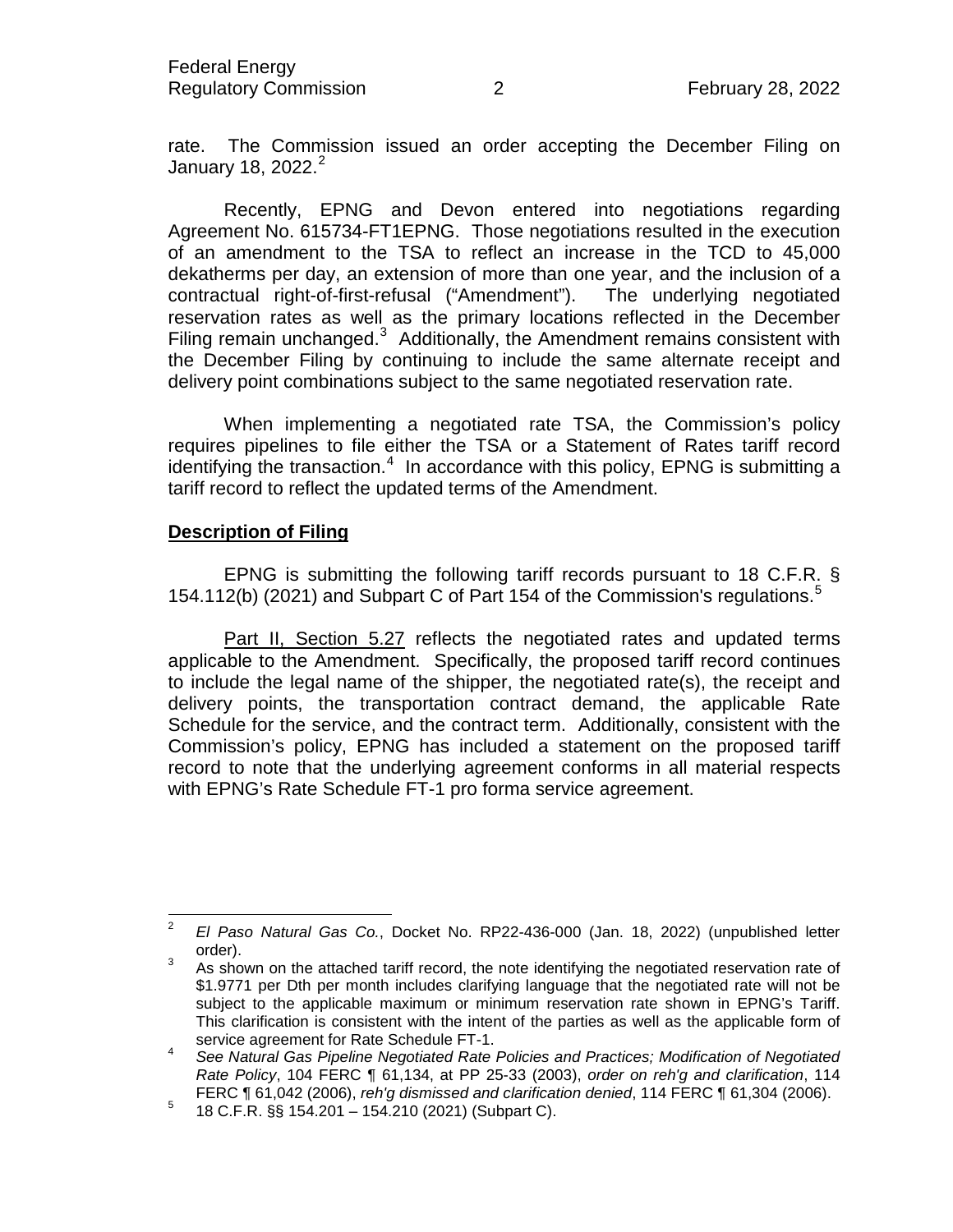# **Procedural Matters**

In accordance with the applicable provisions of Part 154 of the Commission's regulations,<sup>[6](#page-2-0)</sup> EPNG is submitting an eTariff XML filing package, which includes the following:

- a) a transmittal letter; and
- b) clean and marked versions of the tariff records in PDF format.

EPNG respectfully requests the Commission accept the tendered tariff record for filing and permit it to become effective on March 1, 2022, consistent with the effective date of the Amendment. As such, EPNG requests the Commission grant a waiver of the notice requirements as permitted by 18 C.F.R. § 154.20[7](#page-2-1) (2021) of the Commission's regulations.<sup>7</sup> With respect to any tariff record the Commission allows to go into effect without change, EPNG hereby moves to place the tendered tariff record in to effect at the end of a minimal suspension period, if any, established by the Commission.

Correspondence and communications concerning this filing should be directed to:

Mr. Francisco Tarin Mr. David R. Cain Director, Regulatory Affairs **And Assistant General Counsel** El Paso Natural Gas Company, L.L.C. El Paso Natural Gas Company, L.L.C. Post Office Box 1087 Post Office Box 1087 Colorado Springs, CO 80944-1087 Colorado Springs, CO 80944-1087 Telephone: (719) 667-7517 Telephone: (719) 520-4534 EPNGRegulatoryAffairs@kindermorgan.com David\_Cain@kindermorgan.com

These persons have been designated for service in accordance with Rule 203 of the Commission's Rules of Practice and Procedure (18 C.F.R. § 385.203 (2021)).

<span id="page-2-1"></span><span id="page-2-0"></span><sup>6</sup> 18 C.F.R. §§ 154.101 – 154.603 (2021). <sup>7</sup> *See, e.g., Gulfstream Natural Gas System, L.L.C.*, 105 FERC ¶ 61,164, at P 11 (2003).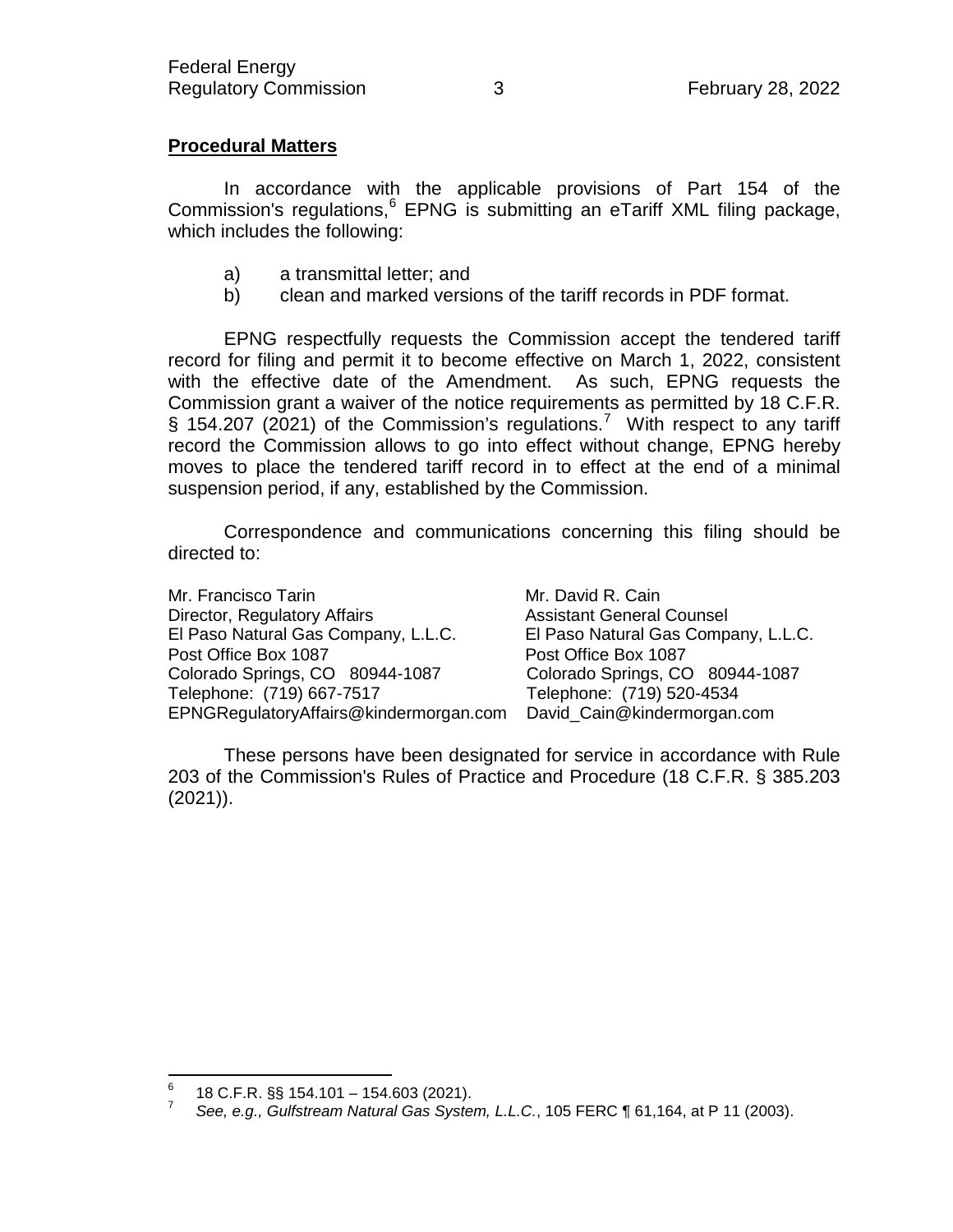The undersigned hereby certifies that he has read this filing and knows (i) the contents of such filing and the attachments; (ii) that the contents as stated in the filing and in the attachments are true to the best of his knowledge and belief; and (iii) that he possesses full power and authority to sign this filing.

Respectfully submitted,

EL PASO NATURAL GAS COMPANY, L.L.C.

By\_\_\_\_\_\_\_\_\_\_\_\_\_\_\_/s/\_\_\_\_\_\_\_\_\_\_\_\_\_\_\_\_\_

Francisco Tarin Director, Regulatory

**Enclosures**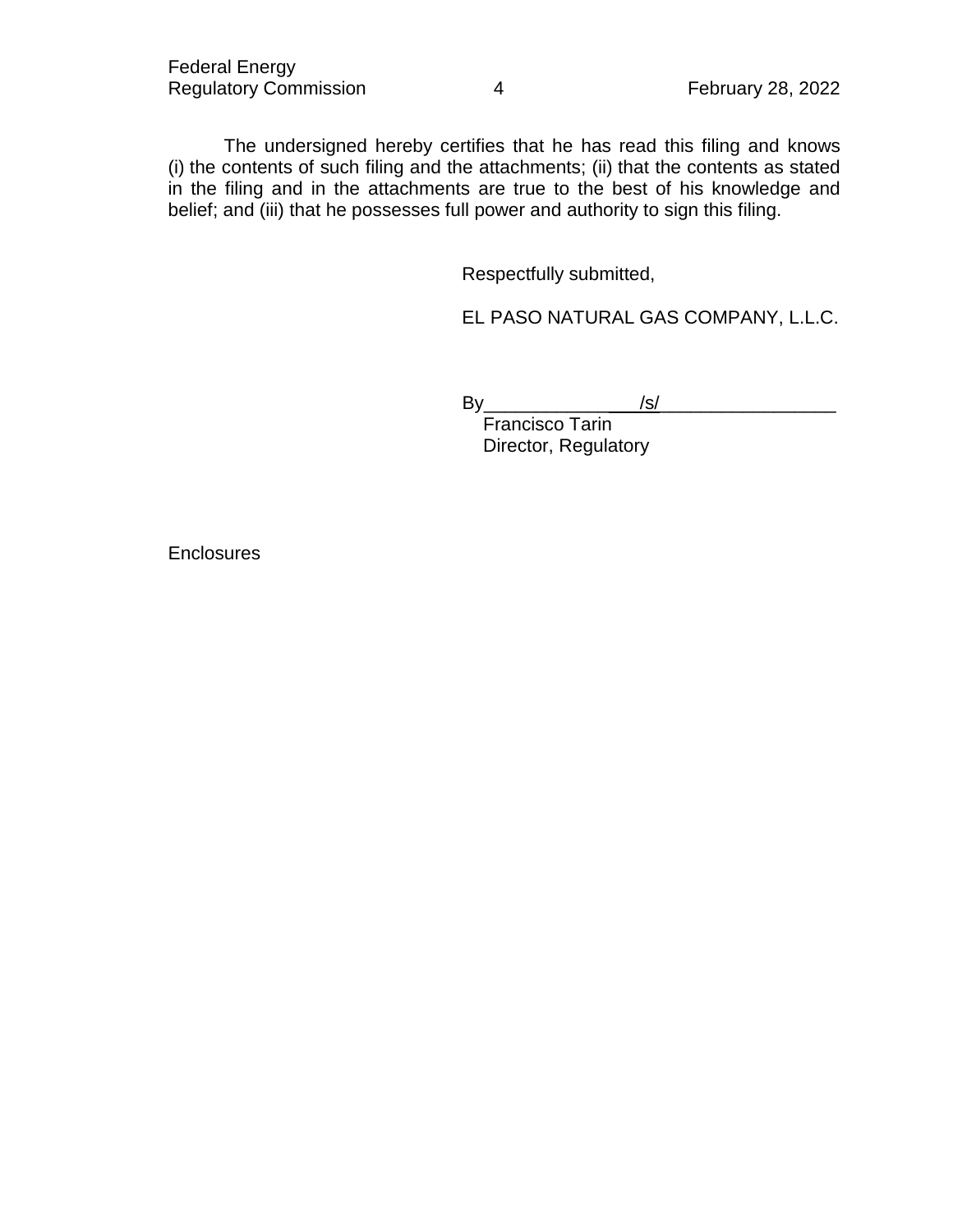# Certificate of Service

I hereby certify that I have this day caused a copy of the foregoing document to be served upon all shippers on EPNG's pipeline system and interested state regulatory commissions, in accordance with the requirements of Sections 154.208 and 385.2010 of the Commission's Rules of Practice and Procedures.

Dated at Colorado Springs, Colorado as of this 28<sup>th</sup> day of February, 2022.

\_\_\_\_\_\_\_\_\_\_\_\_\_\_/s/\_\_\_\_\_\_\_\_\_\_\_\_\_\_\_\_ Francisco Tarin

Post Office Box 1087 Colorado Springs, CO 80944 (719) 667-7517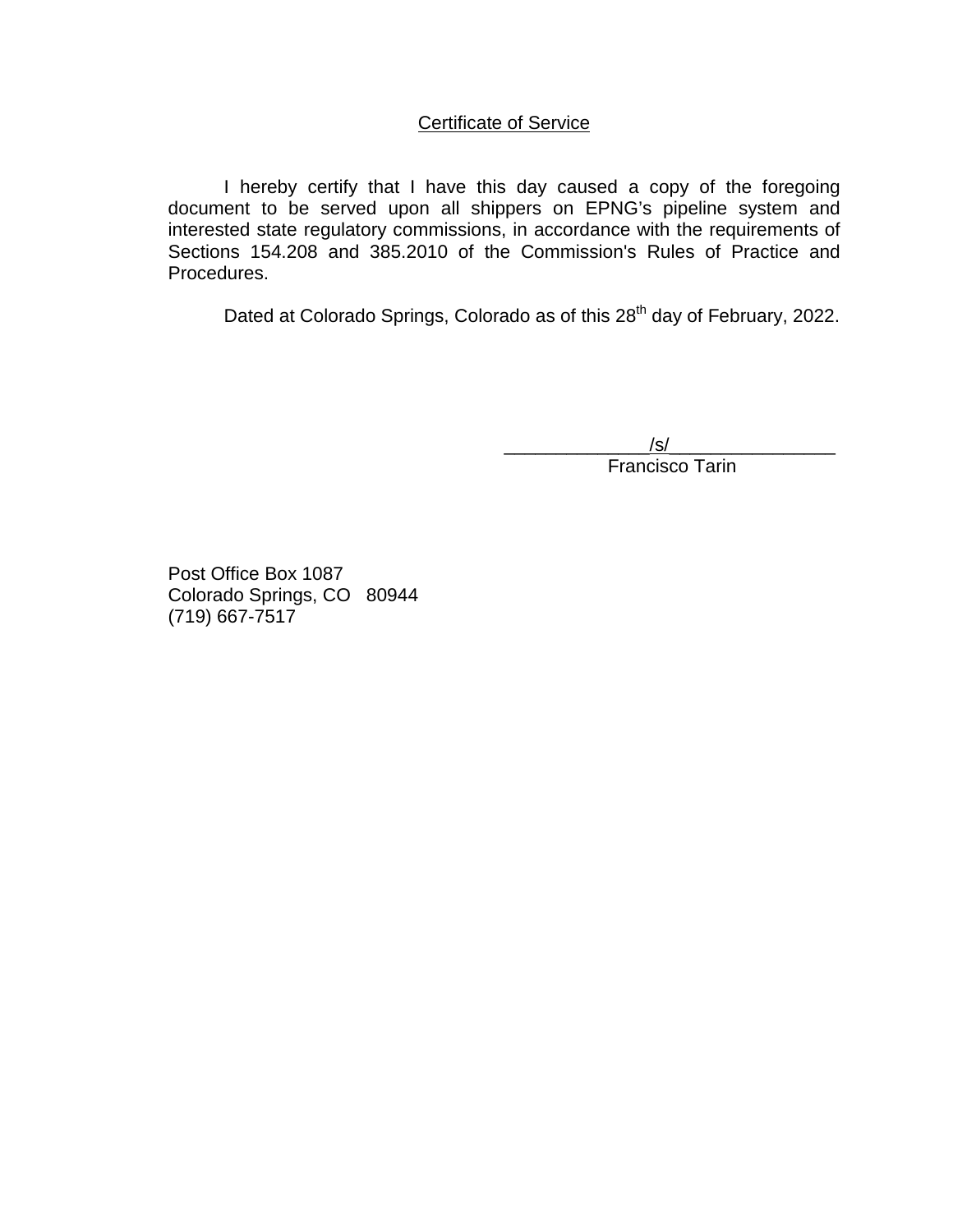**Clean Tariff Section**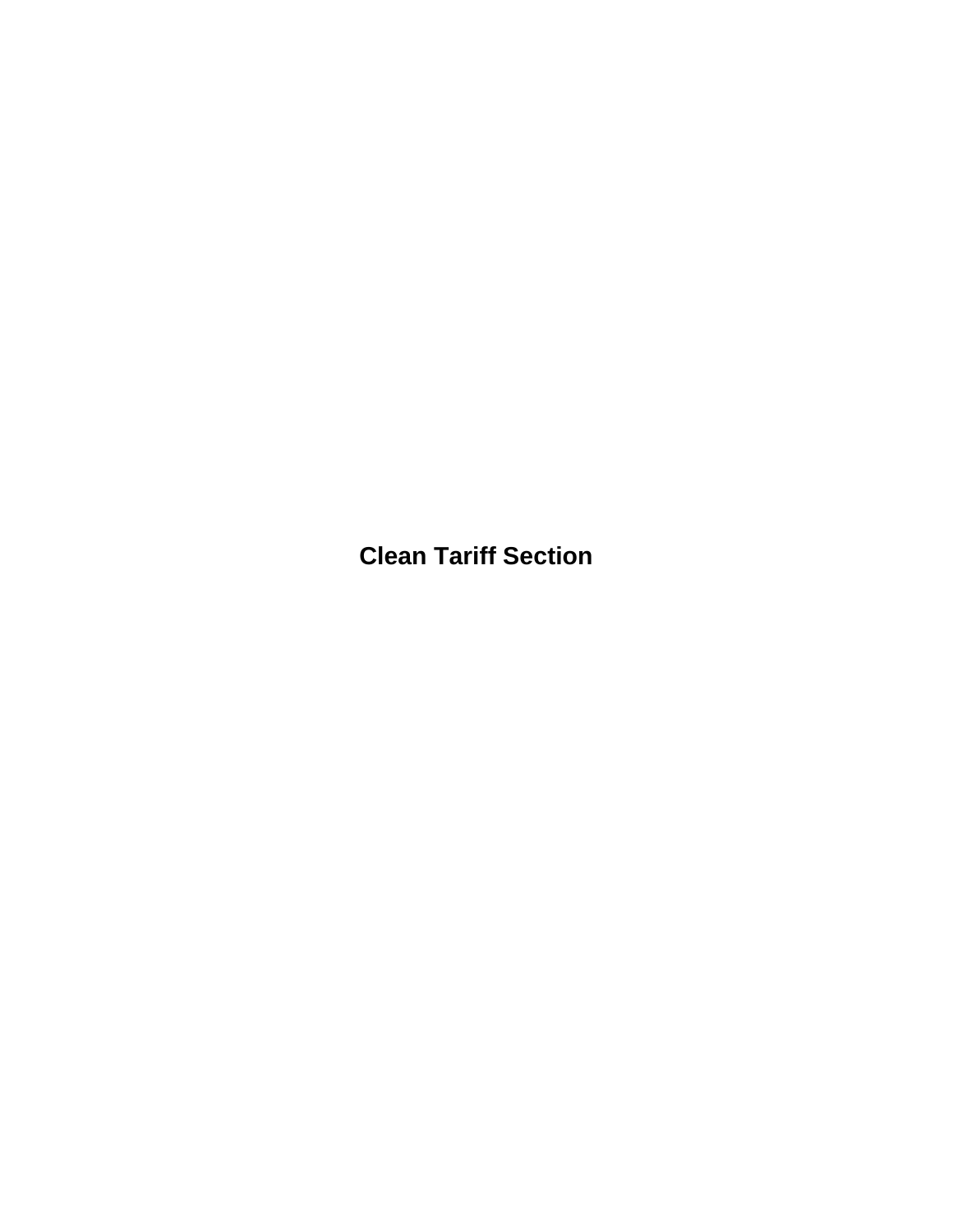| (Rates per Dth/day)                                 |                    |                       |                          |               |                                                                                                                                            |                                                                                                                                                                                                                   |  |  |  |  |  |
|-----------------------------------------------------|--------------------|-----------------------|--------------------------|---------------|--------------------------------------------------------------------------------------------------------------------------------------------|-------------------------------------------------------------------------------------------------------------------------------------------------------------------------------------------------------------------|--|--|--|--|--|
| Rate Schedule FT-1<br><b>Shipper Identification</b> | Term of<br>Service | <b>TCD</b><br>(Dth/d) | Reservation<br>Rate $1/$ | Usage<br>Rate | Primary Receipt<br>Point(s)                                                                                                                | Primary Delivery<br>Point $(s)$                                                                                                                                                                                   |  |  |  |  |  |
| Devon Gas Services, L.P.<br>#615734-FT1EPNG         | $3/1/22 - 2/29/24$ | 45,000                | 1a/                      | 1/            | 48151 IFOXHILL                                                                                                                             | 302250 PLNSTRAN                                                                                                                                                                                                   |  |  |  |  |  |
|                                                     |                    |                       |                          |               | <b>Alternate Receipt</b><br>Point(s)                                                                                                       | <b>Alternate Delivery</b><br>Point(s)                                                                                                                                                                             |  |  |  |  |  |
|                                                     |                    |                       | 1/                       | 1/            | Point as specified in Exhibit A.                                                                                                           | Any Receipt and Delivery Point combinations in<br>which the Receipt Point and Delivery Point are both<br>Permian Basin locations, except for the combination<br>of the Primary Receipt Point and Primary Delivery |  |  |  |  |  |
|                                                     |                    |                       | 1 <sub>b</sub>           | 1/            | Any Receipt and Delivery Point combinations in<br>which the Receipt Point, the Delivery Point, or both<br>are not Permian Basin locations. |                                                                                                                                                                                                                   |  |  |  |  |  |

Statement of Negotiated Rates

- 1/ Unless otherwise agreed by the Parties in writing, the rates for service shall be Transporter's maximum rates, as may be changed from time to time, for service under Rate Schedule FT-1 or other superseding Rate Schedules. The reservation rate shall be payable regardless of quantities transported.
- 1a/ As provided in Section 4.18 of the GT&C of Transporter's Tariff, the parties agree to the following negotiated rate(s) of \$1.9771 per Dekatherm per Month which shall not be subject to the applicable maximum or minimum reservation rate as set forth in Transporter's Tariff and which shall be payable regardless of quantities transported.
- 1b/ As provided in Section 4.18 of the GT&C of Transporter's Tariff, the parties agree to the following negotiated rate(s) of the greater of: 1) 90% of the difference between the daily NGI SoCal Border – Ehrenberg Index and the daily NGI El Paso – Waha Pool Index as calculated on the Gas Day that charges are incurred; or 2) the otherwise applicable maximum daily reservation rate plus an incremental \$0.1000 per Dekatherm per Day.
- 2/ Fuel and L&U shall be as stated on Transporter's Statement of Rates in the Tariff, as they may be changed from time to time, unless otherwise agreed between the Parties.

Issued on: February 28, 2022 Effective on: March 1, 2022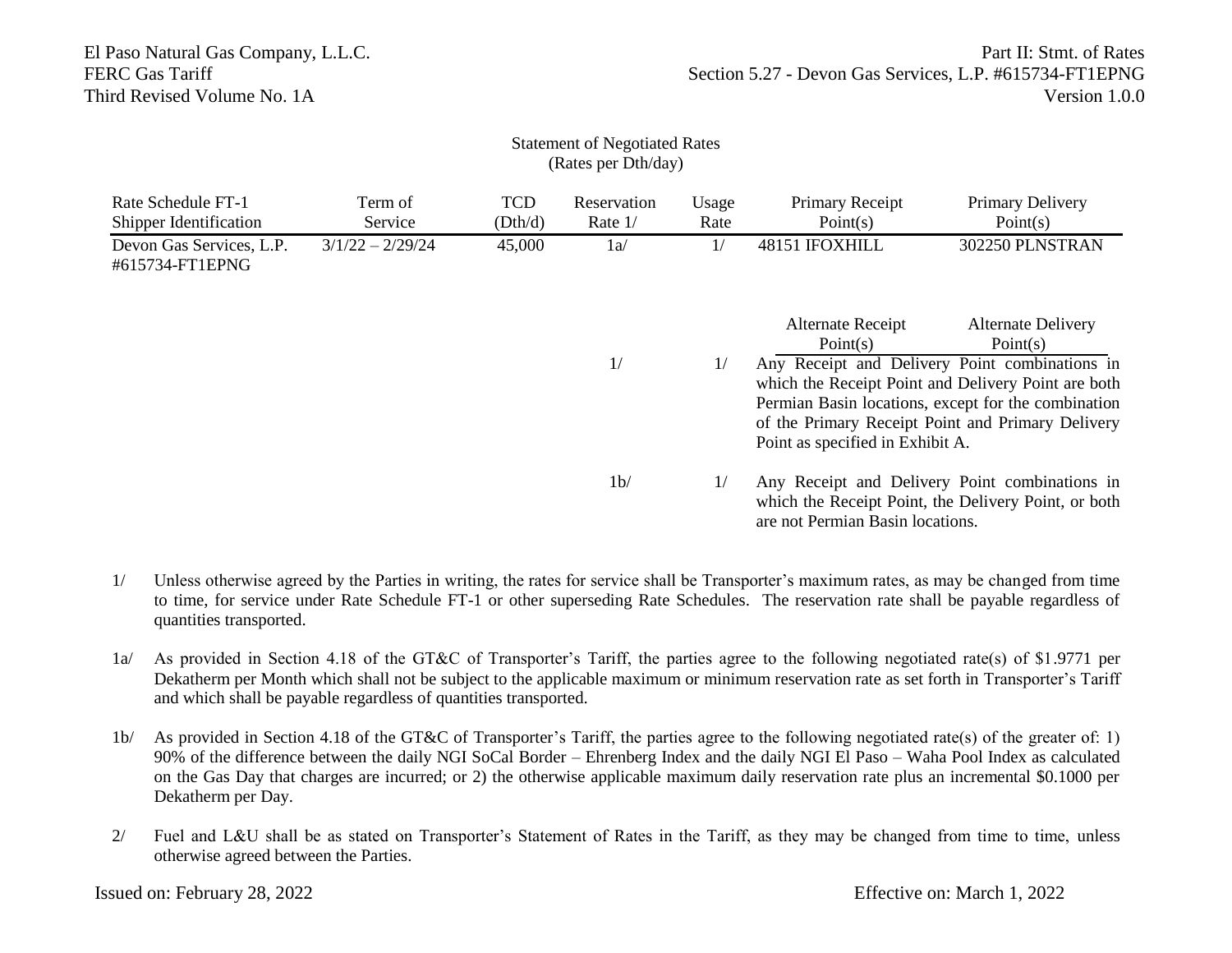El Paso Natural Gas Company, L.L.C. Part II: Stmt. of Rates FERC Gas Tariff Section 5.27 - Devon Gas Services, L.P. #615734-FT1EPNG Third Revised Volume No. 1A Version 1.0.0

- 3/ Surcharges, if applicable: Unless otherwise specified, all applicable surcharges shall be the maximum surcharge rate as stated on the Statement of Rates, as they may be changed from time to time. ACA: The ACA Surcharge shall be assessed pursuant to Section 17 of the GT&C of the Tariff.
- 4/ This contract does not deviate in any material aspect from the form of service agreement.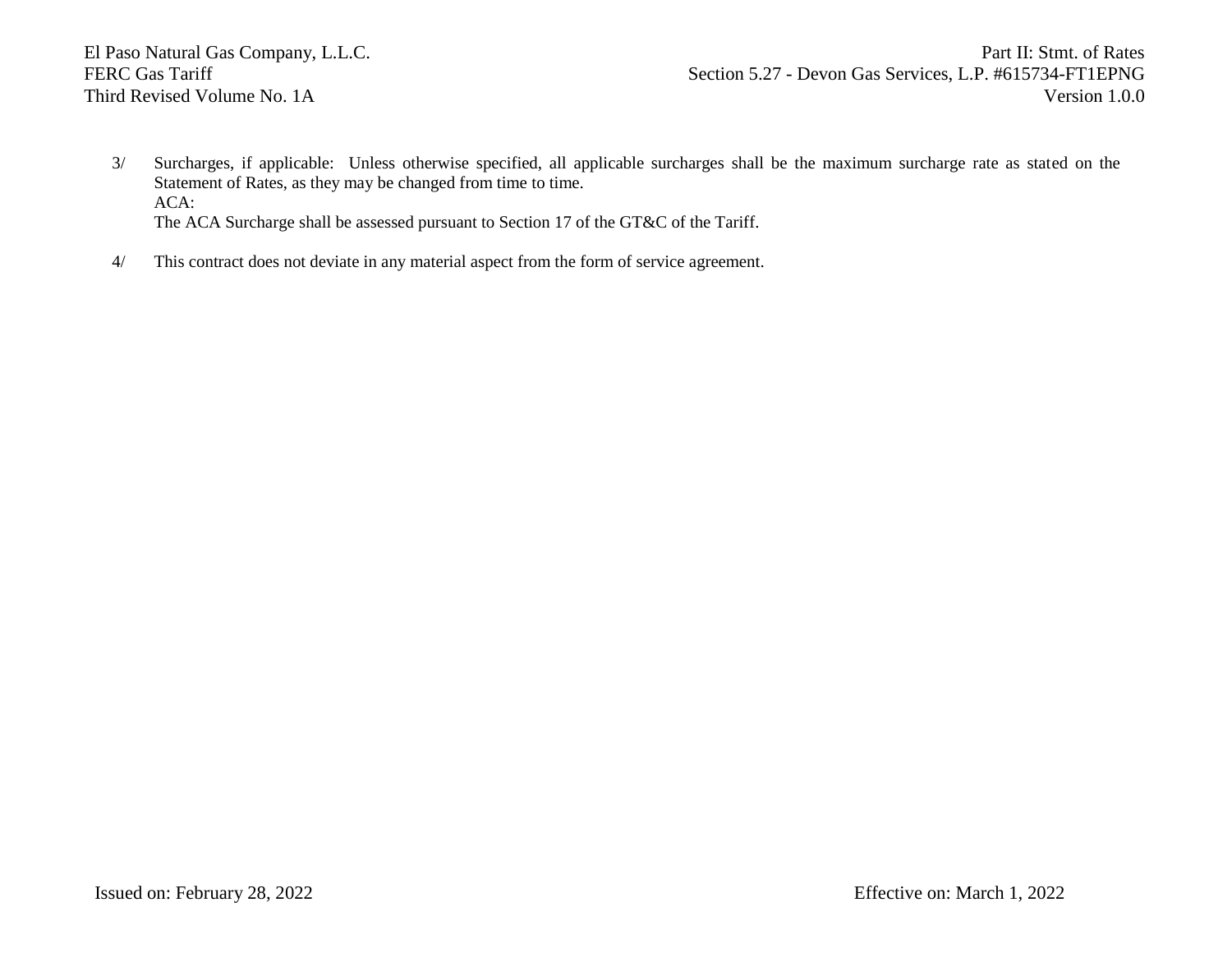**Marked Tariff Section**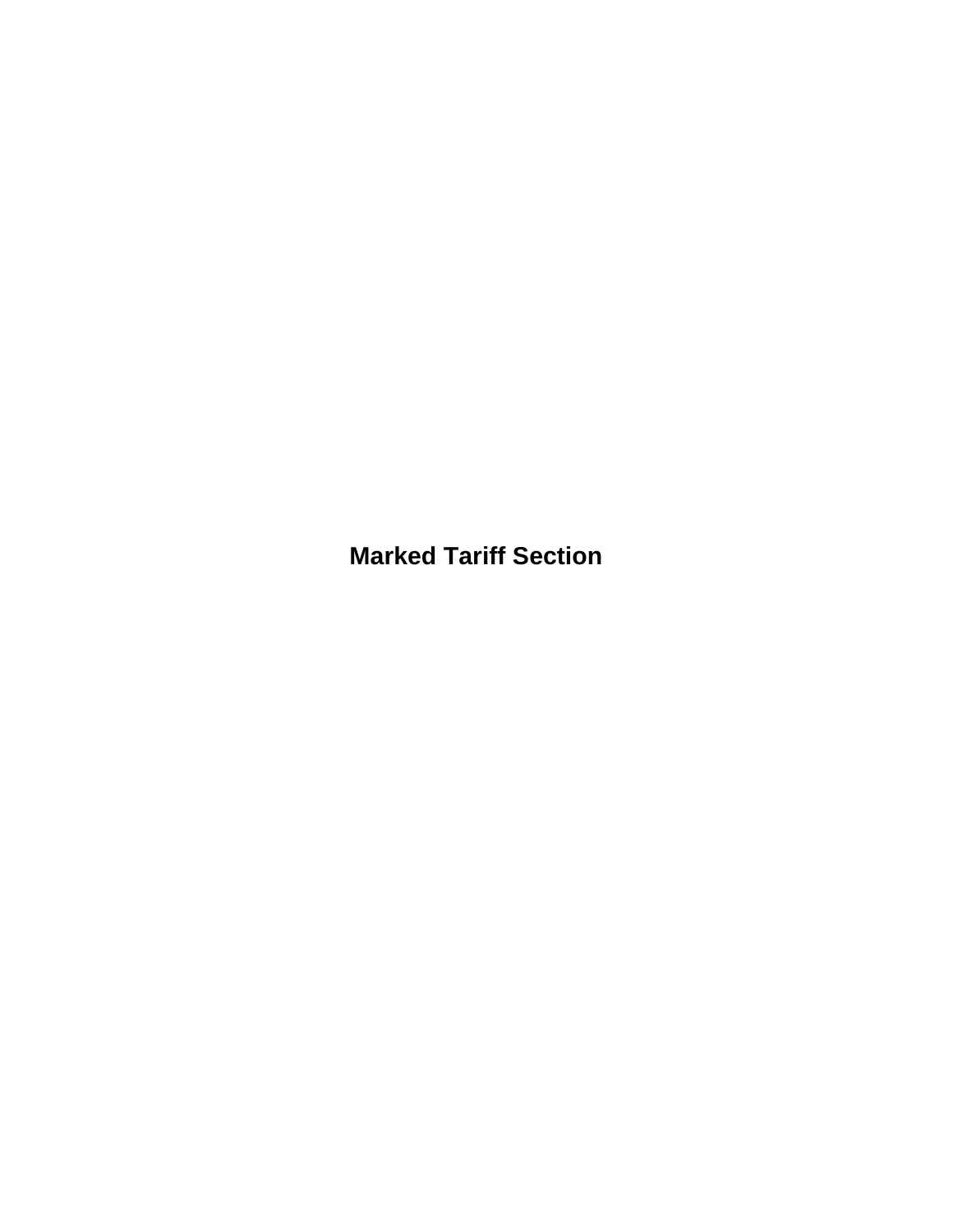### Statement of Negotiated Rates (Rates per Dth/day)

| Rate Schedule FT-1<br>Shipper Identification | Term of<br>Service                            | <b>TCD</b><br>(Dth/d) | Reservation<br>Rate $1/$ | Usage<br>Rate | Primary Receipt<br>Point(s)                                                                                                                | Primary Delivery<br>Point(s)                                  |  |
|----------------------------------------------|-----------------------------------------------|-----------------------|--------------------------|---------------|--------------------------------------------------------------------------------------------------------------------------------------------|---------------------------------------------------------------|--|
| Devon Gas Services, L.P.                     | $32/1/22 - 2/29/241/31/23$<br>302250 PLNSTRAN |                       | 425,000                  | 1a/           | 1/                                                                                                                                         | 48151 IFOXHILL                                                |  |
| #615734-FT1EPNG                              |                                               |                       |                          |               |                                                                                                                                            |                                                               |  |
|                                              |                                               |                       |                          |               | <b>Alternate Receipt</b>                                                                                                                   | <b>Alternate Delivery</b>                                     |  |
|                                              |                                               |                       | 1/<br>1/                 |               | Point(s)                                                                                                                                   | Point $(s)$<br>Any Receipt and Delivery Point combinations in |  |
|                                              |                                               |                       |                          |               | which the Receipt Point and Delivery Point are both<br>Permian Basin locations, except for the combination                                 |                                                               |  |
|                                              |                                               |                       |                          |               | Point as specified in Exhibit A.                                                                                                           | of the Primary Receipt Point and Primary Delivery             |  |
|                                              |                                               |                       | 1 <sub>b</sub>           | 1/            | Any Receipt and Delivery Point combinations in<br>which the Receipt Point, the Delivery Point, or both<br>are not Permian Basin locations. |                                                               |  |

- 1/ Unless otherwise agreed by the Parties in writing, the rates for service shall be Transporter's maximum rates, as may be changed from time to time, for service under Rate Schedule FT-1 or other superseding Rate Schedules. The reservation rate shall be payable regardless of quantities transported.
- 1a/ As provided in Section 4.18 of the GT&C of Transporter's Tariff, the parties agree to the following negotiated rate(s) of \$1.9771 per Dekathermth per Month which shall not be subject to the applicable maximum or minimum reservation rate as set forth in Transporter's Tariff and which shall be payable regardless of quantities transported.
- 1b/ As provided in Section 4.18 of the GT&C of Transporter's Tariff, the parties agree to the following negotiated rate(s) of the greater of: 1) 90% of the difference between the daily NGI SoCal Border – Ehrenberg Index and the daily NGI El Paso – Waha Pool Index as calculated on the Gas Day that charges are incurred; or 2) the otherwise applicable maximum daily reservation rate plus an incremental \$0.1000 per Dekatherm per Day.

Issued on: February 28, 2022 Effective on: March 1, 2022